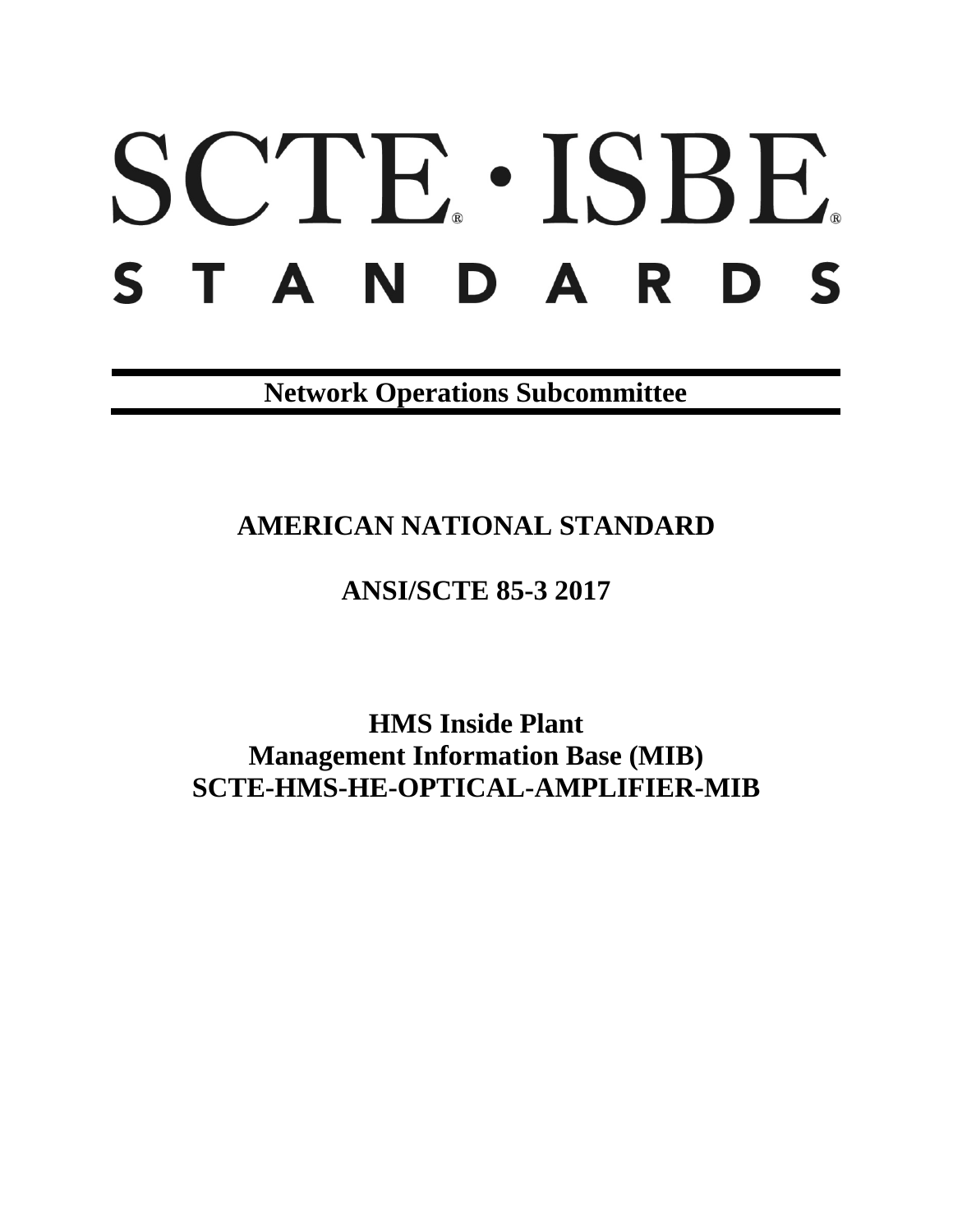#### **NOTICE**

The Society of Cable Telecommunications Engineers (SCTE) / International Society of Broadband Experts (ISBE) Standards and Operational Practices (hereafter called "documents") are intended to serve the public interest by providing specifications, test methods and procedures that promote uniformity of product, interchangeability, best practices and ultimately the longterm reliability of broadband communications facilities. These documents shall not in any way preclude any member or non-member of SCTE•ISBE from manufacturing or selling products not conforming to such documents, nor shall the existence of such standards preclude their voluntary use by those other than SCTE•ISBE members.

SCTE•ISBE assumes no obligations or liability whatsoever to any party who may adopt the documents. Such adopting party assumes all risks associated with adoption of these documents, and accepts full responsibility for any damage and/or claims arising from the adoption of such documents.

Attention is called to the possibility that implementation of this document may require the use of subject matter covered by patent rights. By publication of this document, no position is taken with respect to the existence or validity of any patent rights in connection therewith. SCTE•ISBE shall not be responsible for identifying patents for which a license may be required or for conducting inquiries into the legal validity or scope of those patents that are brought to its attention.

Patent holders who believe that they hold patents which are essential to the implementation of this document have been requested to provide information about those patents and any related licensing terms and conditions. Any such declarations made before or after publication of this document are available on the SCTE•ISBE web site at [http://www.scte.org.](http://www.scte.org/)

All Rights Reserved

© Society of Cable Telecommunications Engineers, Inc. 2017 140 Philips Road Exton, PA 19341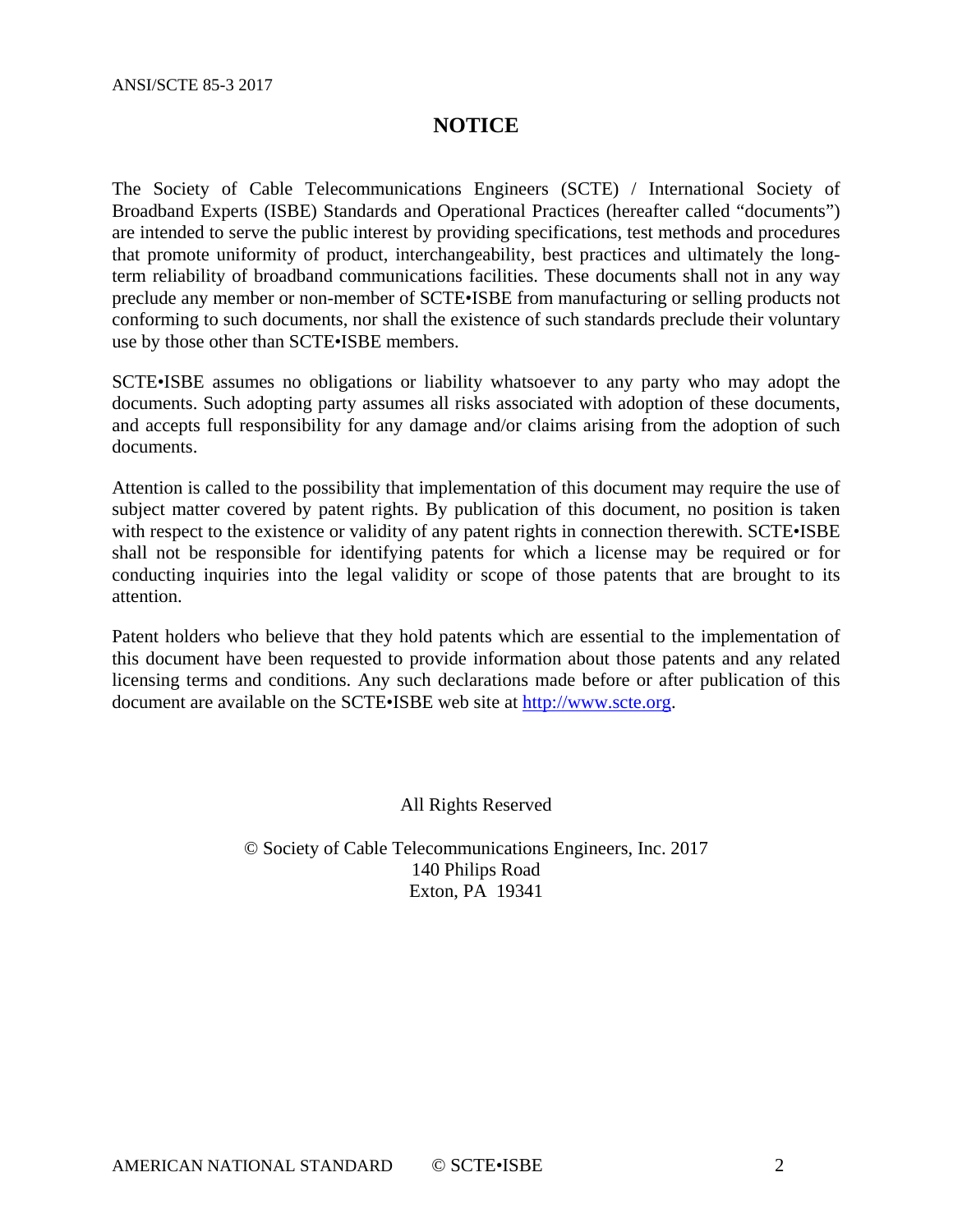### **TABLE OF CONTENTS**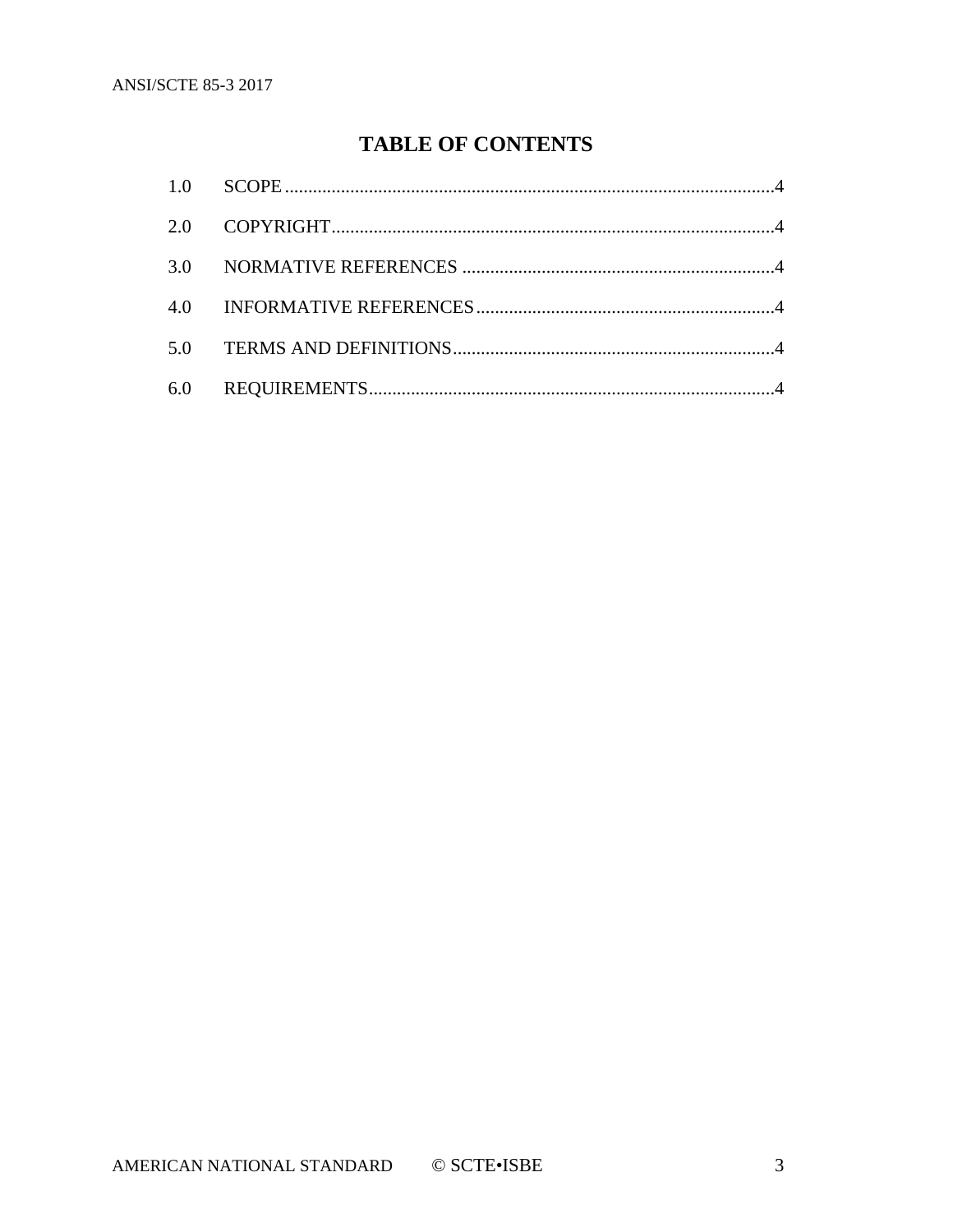#### <span id="page-3-0"></span>**1.0 SCOPE**

This document provides MIB definitions for HMS optical amplifiers present in the headend (or indoor) and supported by a SNMP agent.

#### <span id="page-3-1"></span>**2.0 COPYRIGHT**

The MIB definition found in this document may be incorporated directly in products without further permission from the copyright owner, SCTE.

#### <span id="page-3-2"></span>**3.0 NORMATIVE REFERENCES**

IETF RFC 1907 SNMPv2-MIB IETF RFC 2578 SNMPv2-SMI IETF RFC 2579 SNMPv2-TC IETF RFC 2580 SNMPv2-CONF IETF RFC 2737 ENTITY-MIB SCTE 36 SCTE-ROOT SCTE 37 SCTE-HMS-ROOTS SCTE 38-11 SCTE-HMS-HEADENDIDENT-MIB

#### <span id="page-3-3"></span>**4.0 INFORMATIVE REFERENCES**

None

#### <span id="page-3-4"></span>**5.0 TERMS AND DEFINITIONS**

This document defines the following terms:

Management Information Base (MIB): the specification of information in a manner that allows standard access through a network management protocol.

#### <span id="page-3-5"></span>**6.0 REQUIREMENTS**

This section defines the mandatory syntax of the SCTE-HMS-HE-OPTICAL-AMPLIFIER-MIB. It follows the IETF Simple Network Management Protocol (SNMP for defining managed objects.

The syntax is given below.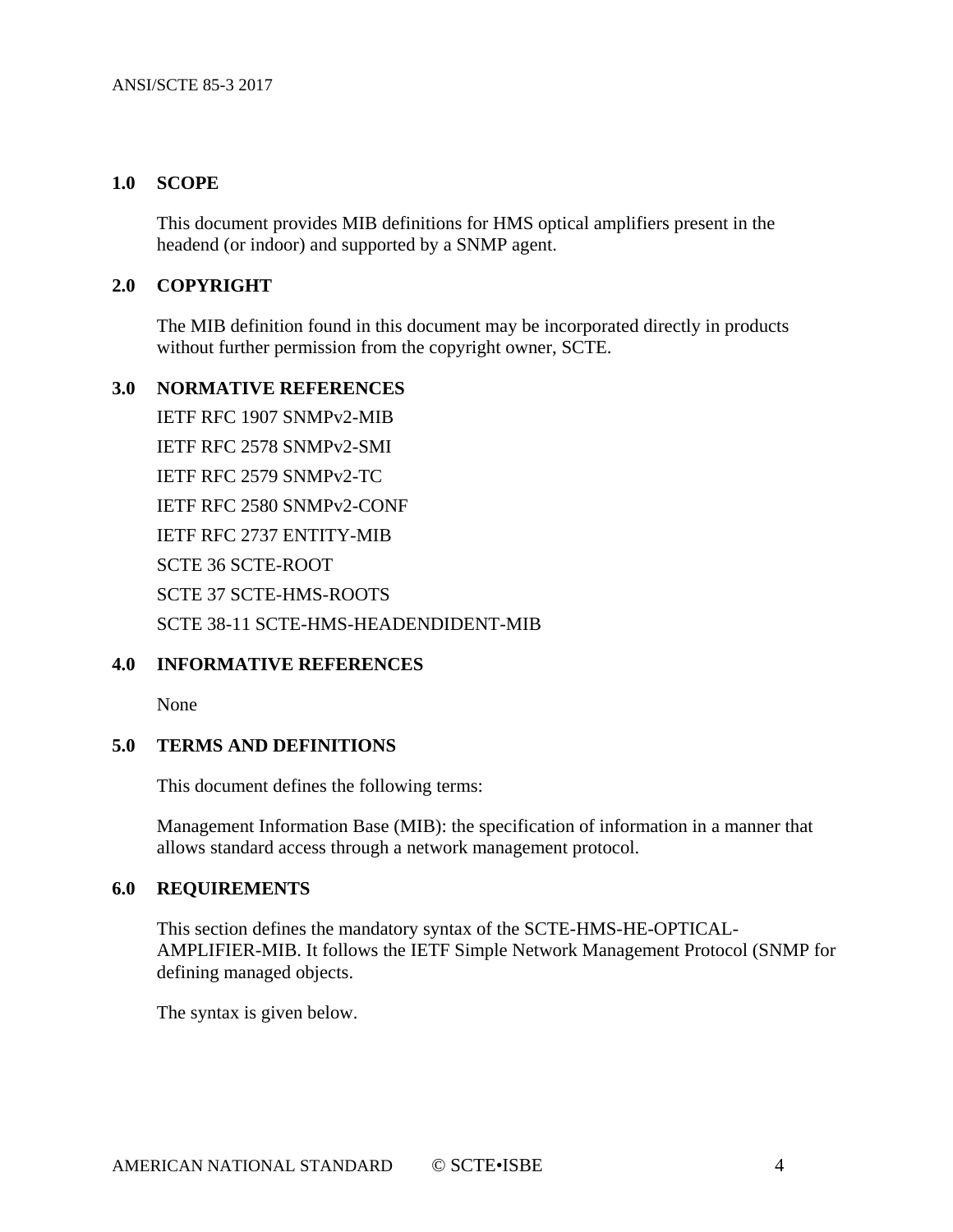#### SCTE-HMS-HE-OPTICAL-AMPLIFIER-MIB DEFINITIONS ::= BEGIN

IMPORTS MODULE-IDENTITY, OBJECT-TYPE, Unsigned32 FROM SNMPv2-SMI MODULE-COMPLIANCE, OBJECT-GROUP FROM SNMPv2-CONF entPhysicalIndex FROM ENTITY-MIB HeOnOffStatus, HeOnOffControl, HeLaserType, HeTenthCentigrade, HeTenthdB, HeTenthdBm, HeMilliAmp FROM SCTE-HMS-HEADENDIDENT-MIB heOpticalAmplifierGroup FROM SCTE-HMS-HE-OPTICS-MIB;

heOpticalAmplifierMIB MODULE-IDENTITY LAST-UPDATED "200312100000Z" -- December 10, 2003 ORGANIZATION "SCTE HMS Working Group" CONTACT-INFO "SCTE HMS Subcommittee, Chairman mailto: standards@scte.org"

 DESCRIPTION "The MIB module is for representing optical amplifiers present in the headend (or indoor) and are supported by a SNMP agent."

 $::= {heOpticalAmplifierGroup 1}$ 

heOpAmpMIBObjects OBJECT IDENTIFIER ::= { heOpticalAmplifierMIB 1 }

The Optical Amplifier Unit Table heOpAmpUnitTable OBJECT-TYPE SYNTAX SEQUENCE OF HeOpAmpUnitEntry MAX-ACCESS not-accessible STATUS current DESCRIPTION "A table containing information about headend (or indoor) fiber optic amplifiers. These amplifiers could be plug-in modules for a chassis, stand-alone pizza-box units etc." ::=  $\{heOpAmpMIBObjects 1\}$ heOpAmpUnitEntry OBJECT-TYPE

 SYNTAX HeOpAmpUnitEntry MAX-ACCESS not-accessible STATUS current DESCRIPTION "Information about each Fiber Optic amplifier in the subsystem." INDEX { entPhysicalIndex } ::=  $\{heOpAmpUnitTable 1\}$ 

```
HeOpAmpUnitEntry ::= SEQUENCE
{
```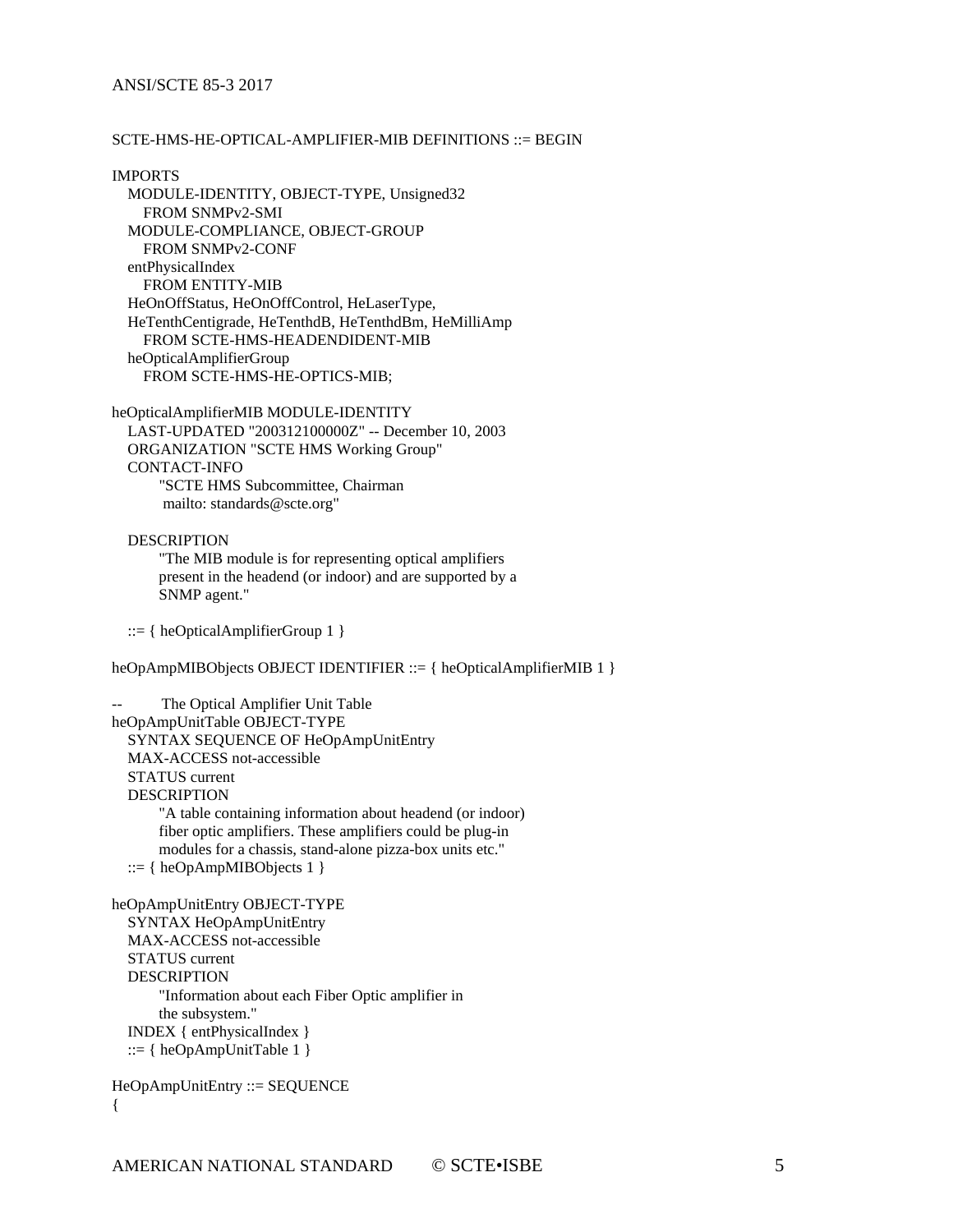```
 heOpAmpUnitOutputStatus HeOnOffStatus,
 heOpAmpUnitOnOffControl HeOnOffControl
```
}

heOpAmpUnitOutputStatus OBJECT-TYPE SYNTAX HeOnOffStatus MAX-ACCESS read-only STATUS current DESCRIPTION

"The output status of the amplifier.

 If all the outputs of the amplifier are off then the variable value shall be off $(1)$ , else the value shall be on(2).

 This object must provide for the alarm management capabilities with a corresponding entry in the discretePropertyTable of SCTE-HMS-PROPERTY-MIB (HMS026).

 An alarm shall be recorded as an entry in the currentAlarmTable of SCTE-HMS-PROPERTY-MIB (HMS026).

A log record shall be added as an entry in the heCommonLogTable.

 An heCommonAlarmEvent notification shall be sent."  $::= {heOpAmpUnitEntry 1}$ 

heOpAmpUnitOnOffControl OBJECT-TYPE SYNTAX HeOnOffControl MAX-ACCESS read-write STATUS current DESCRIPTION "This variable controls the output status of the amplifer.

> Setting this variable to off(1) will cause all the amplifier outputs to be shut off.

> Setting this variable to on(2) will cause all the amplifier outputs to be turned on.

 A value meaningless(3) will be implemented by the variables that represent a switch with write-only access. A GET request for the value of the write-only variable shall return a value meaningless(3).

 A SET request with a value meaningless(3) for the variable with write access shall have no effect and no exception is generated.

 A value may be used by the variables with both read-write and write-only access.

 The variables with read-only access shall be defined with the textual convention HeOnOffStatus."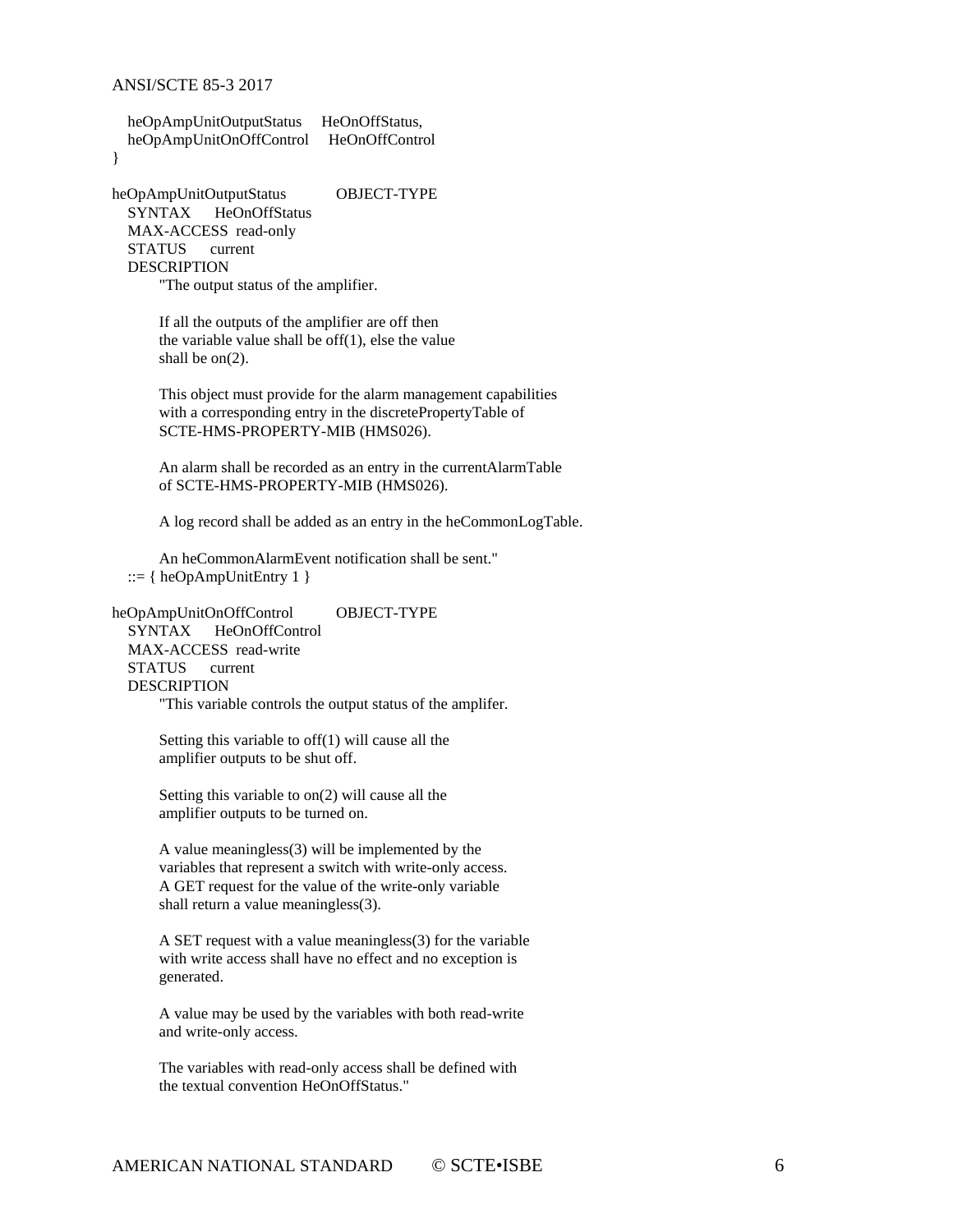```
 ::= {heOpAmpUnitEntry 2 }The Optical Amplifier Input Table
heOpAmpInputTable OBJECT-TYPE
   SYNTAX SEQUENCE OF HeOpAmpInputEntry
   MAX-ACCESS not-accessible
   STATUS current
   DESCRIPTION
       "A table containing information related to input Parameters
       in headend (or indoor) fiber optic amplifiers. These 
       amplifiers could be plug-in modules for a chassis, 
       stand-alone pizza-box units etc."
  ::= { heOpAmpMIBObjects 2 }
heOpAmpInputEntry OBJECT-TYPE
   SYNTAX HeOpAmpInputEntry
   MAX-ACCESS not-accessible
   STATUS current
  DESCRIPTION
        "Information about each Fiber Optic amplifier input in 
       the subsystem."
   INDEX { entPhysicalIndex, heOpAmpInputIndex}
  ::= \{heOpAmpInputTable 1\}HeOpAmpInputEntry ::= SEQUENCE
{
   heOpAmpInputIndex Unsigned32, 
   heOpAmpInputPower HeTenthdBm 
}
heOpAmpInputIndex OBJECT-TYPE
   SYNTAX Unsigned32
   MAX-ACCESS not-accessible
   STATUS current
   DESCRIPTION
       "An arbitrary value which uniquely identifies 
       the amplifier input."
  ::= \{heOpAmpInputEntry 1\}heOpAmpInputPower OBJECT-TYPE
   SYNTAX HeTenthdBm
   UNITS "0.1 dBm"
   MAX-ACCESS read-only
   STATUS current
   DESCRIPTION
       "Optical input power.
       This object must provide for the alarm management capabilities
       with a corresponding entry in the propertyTable of
       SCTE-HMS-PROPERTY-MIB (HMS026).
       An alarm shall be recorded as an entry in the currentAlarmTable
       of SCTE-HMS-PROPERTY-MIB (HMS026).
```
A log record shall be added as an entry in the heCommonLogTable.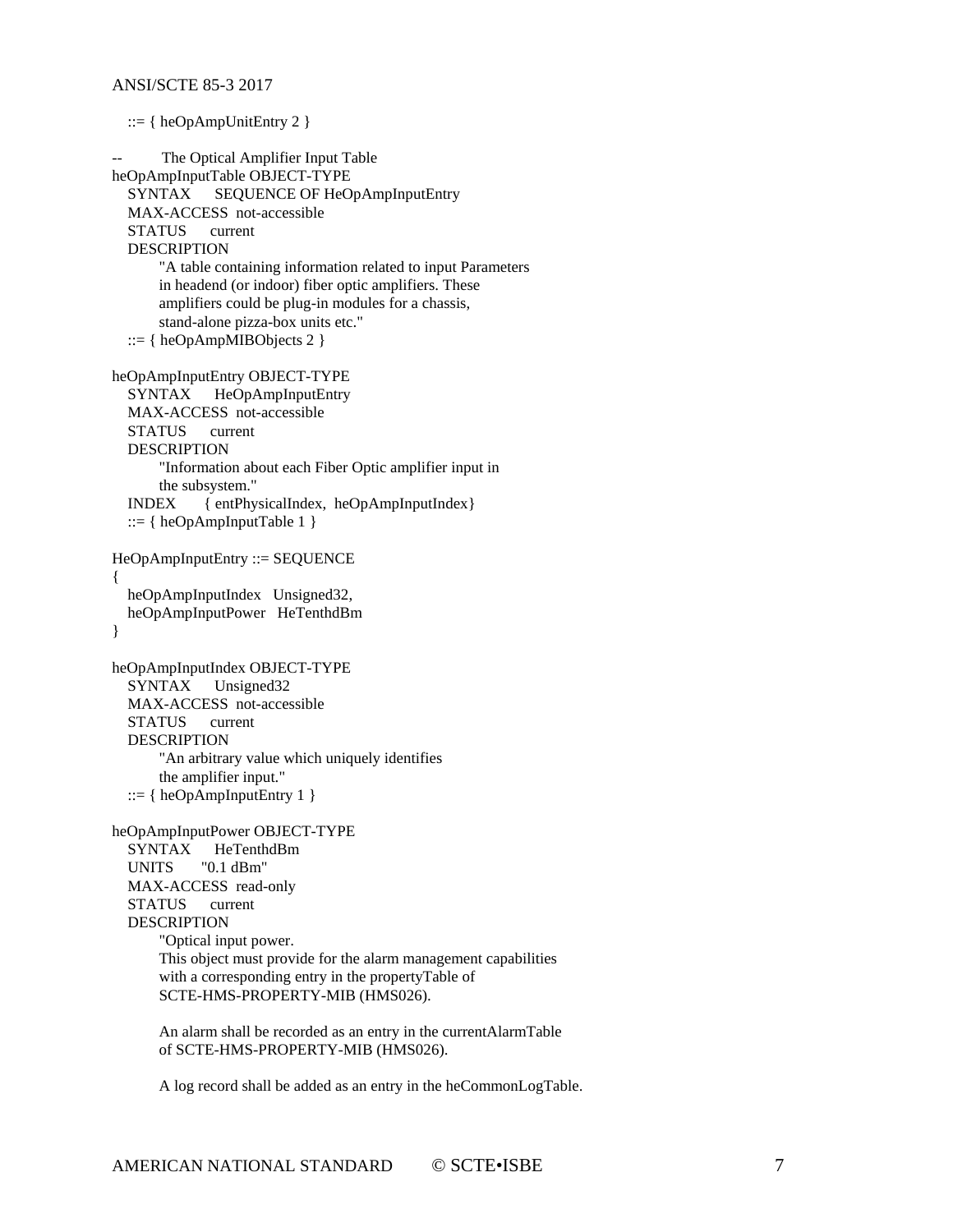```
 An heCommonAlarmEvent notification shall be sent."
::= \{heOpAmpInputEntry\ 2\}
```

```
-- The Optical Amplifier Laser Table
heOpAmpLaserTable OBJECT-TYPE
   SYNTAX SEQUENCE OF HeOpAmpLaserEntry
   MAX-ACCESS not-accessible
   STATUS current
   DESCRIPTION
       "A table containing information about amplifier laser(s)."
   ::= \{ \text{heOpAmpMIBObjects } 3 \}heOpAmpLaserEntry OBJECT-TYPE
   SYNTAX HeOpAmpLaserEntry
   MAX-ACCESS not-accessible
   STATUS current
   DESCRIPTION
       "A list of information about each laser in
       the particular amplifier."
   INDEX { entPhysicalIndex, heOpAmpLaserIndex }
   ::= { heOpAmpLaserTable 1 }
HeOpAmpLaserEntry ::= SEQUENCE
{
  heOpAmpLaserIndex Unsigned32,
  heOpAmpLaserTemp HeTenthCentigrade,
  heOpAmpLaserBiasCurrent HeMilliAmp,
  heOpAmpLaserOutputPower HeTenthdBm,
  heOpAmpLaserTECCurrent HeMilliAmp,
   heOpAmpLaserType HeLaserType
}
heOpAmpLaserIndex OBJECT-TYPE
   SYNTAX Unsigned32
   MAX-ACCESS not-accessible
   STATUS current
   DESCRIPTION
       "An arbitrary value which uniquely identifies the laser."
    ::= { heOpAmpLaserEntry 1 }
heOpAmpLaserTemp OBJECT-TYPE
   SYNTAX HeTenthCentigrade 
   UNITS "0.1 degrees Celsius"
   MAX-ACCESS read-only
   STATUS current
   DESCRIPTION
```
"Temperature of the amplifier laser.

 This object must provide for the alarm management capabilities with a corresponding entry in the propertyTable of SCTE-HMS-PROPERTY-MIB (HMS026).

 An alarm shall be recorded as an entry in the currentAlarmTable of SCTE-HMS-PROPERTY-MIB (HMS026).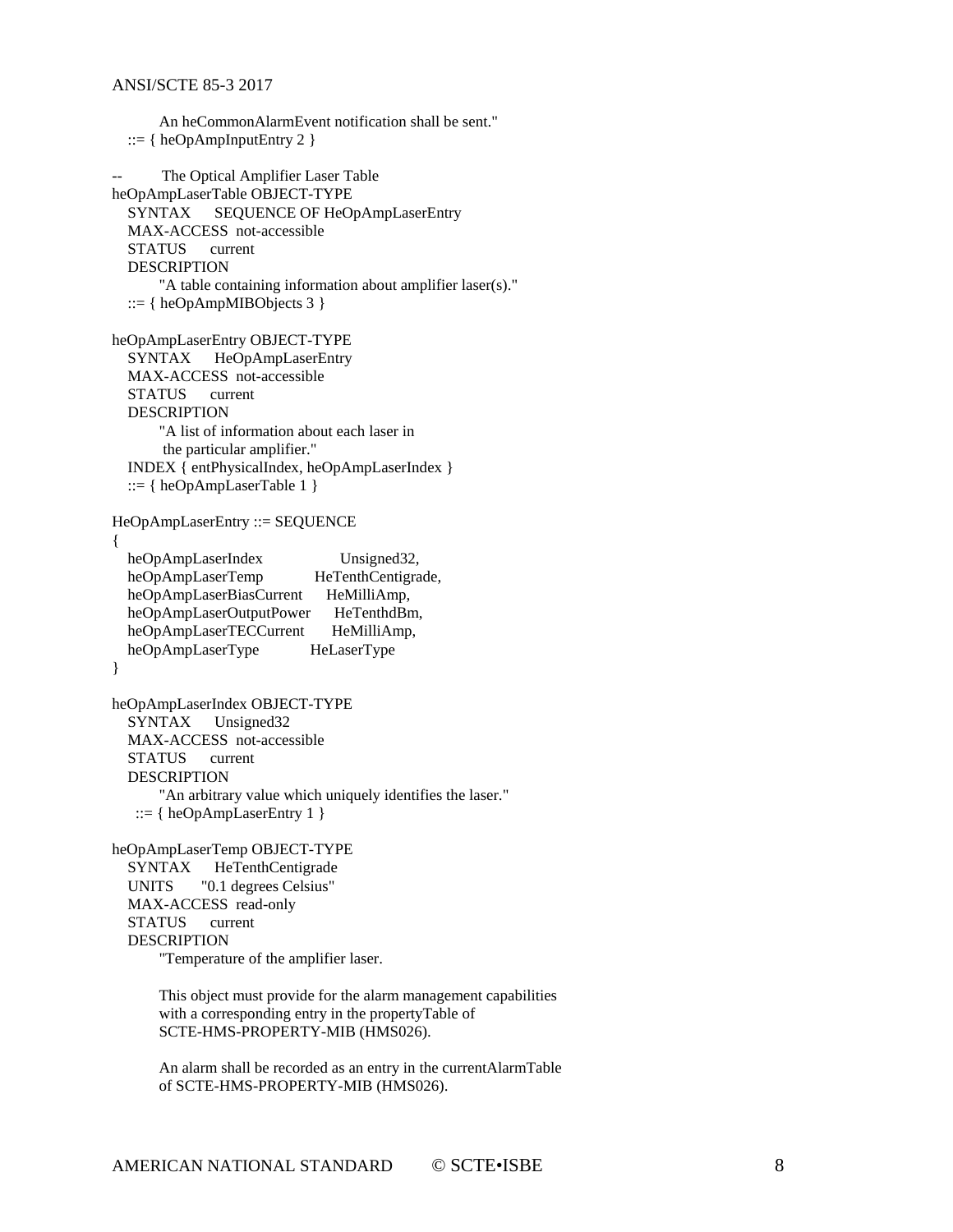A log record shall be added as an entry in the heCommonLogTable.

An heCommonAlarmEvent notification shall be sent."

 $::= {heOpAmpLaserEntry 2 }$ 

heOpAmpLaserBiasCurrent OBJECT-TYPE SYNTAX HeMilliAmp UNITS "1.0 mA" MAX-ACCESS read-only STATUS current DESCRIPTION "Amplifier laser bias current in mA.

> This object must provide for the alarm management capabilities with a corresponding entry in the propertyTable of SCTE-HMS-PROPERTY-MIB (HMS026).

> An alarm shall be recorded as an entry in the currentAlarmTable of SCTE-HMS-PROPERTY-MIB (HMS026).

A log record shall be added as an entry in the heCommonLogTable.

An heCommonAlarmEvent notification shall be sent."

 $::= { \n the OpAmpLaserEntry 3 }$ 

heOpAmpLaserOutputPower OBJECT-TYPE SYNTAX HeTenthdBm UNITS "0.1 dBm" MAX-ACCESS read-only STATUS current DESCRIPTION

"The laser output power.

 This object must provide for the alarm management capabilities with a corresponding entry in the propertyTable of SCTE-HMS-PROPERTY-MIB (HMS026).

 An alarm shall be recorded as an entry in the currentAlarmTable of SCTE-HMS-PROPERTY-MIB (HMS026).

A log record shall be added as an entry in the heCommonLogTable.

An heCommonAlarmEvent notification shall be sent."

::=  $\{heOpAmpLaserEntry 4\}$ 

heOpAmpLaserTECCurrent OBJECT-TYPE SYNTAX HeMilliAmp UNITS "1.0 mA" MAX-ACCESS read-only STATUS current DESCRIPTION "Laser Thermo Electric Cooler current.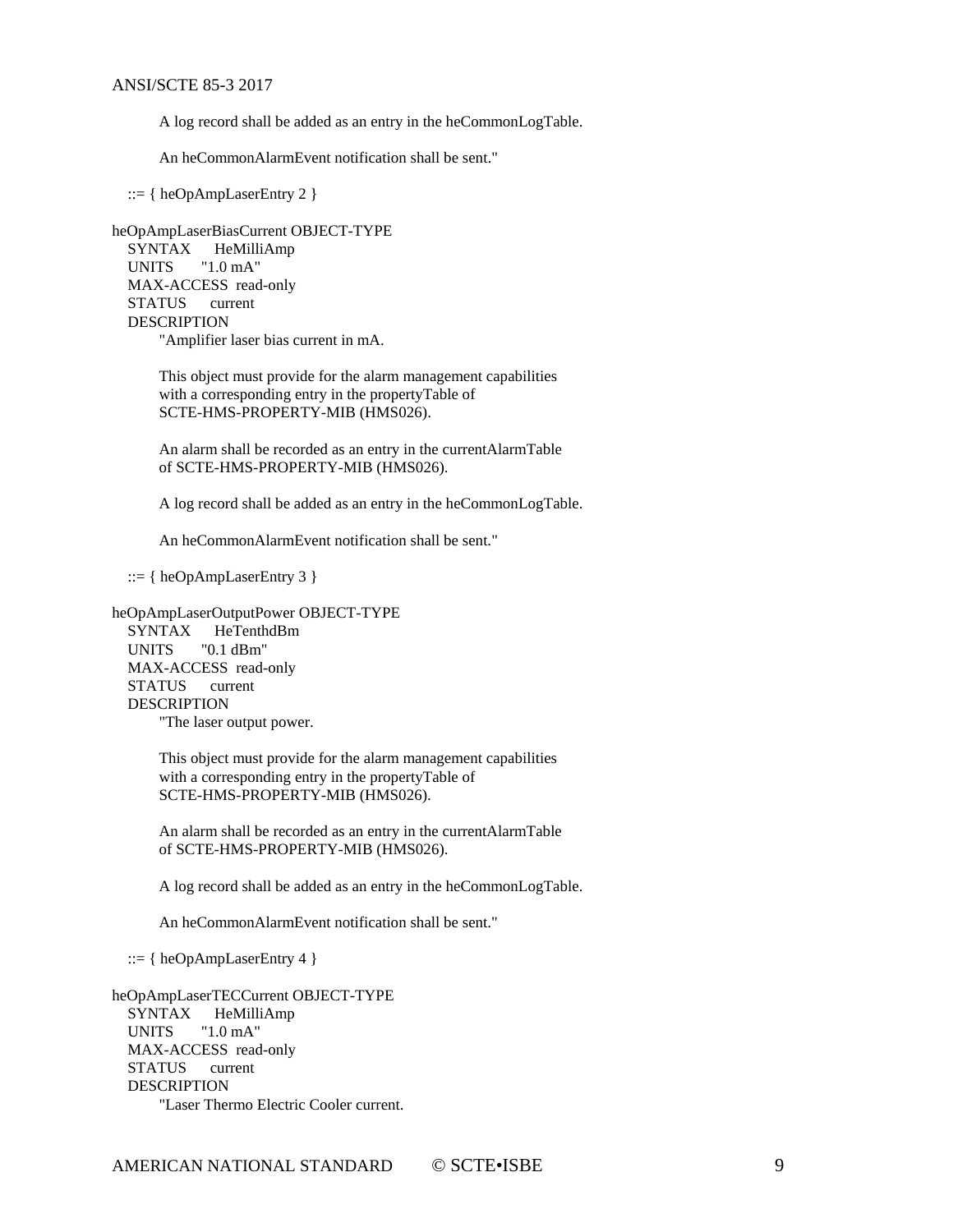This object must provide for the alarm management capabilities with a corresponding entry in the propertyTable of SCTE-HMS-PROPERTY-MIB (HMS026).

 An alarm shall be recorded as an entry in the currentAlarmTable of SCTE-HMS-PROPERTY-MIB (HMS026).

A log record shall be added as an entry in the heCommonLogTable.

 An heCommonAlarmEvent notification shall be sent." ::=  $\{heOpAmpLaserEntry 5\}$ 

```
heOpAmpLaserType OBJECT-TYPE
  SYNTAX HeLaserType
   MAX-ACCESS read-only
   STATUS current
   DESCRIPTION
       "Laser type."
  ::= \{heOpAmpLaserEntry 6\}
```

```
-- The Optical Amplifier Output Table
heOpAmpOutputTable OBJECT-TYPE
  SYNTAX SEQUENCE OF HeOpAmpOutputEntry
   MAX-ACCESS not-accessible
   STATUS current
  DESCRIPTION
       "A table containing information about amplifier's outputs."
  ::= \{heOpAmpMIBObjects 4\}heOpAmpOutputEntry OBJECT-TYPE
   SYNTAX HeOpAmpOutputEntry
   MAX-ACCESS not-accessible
   STATUS current
   DESCRIPTION
       "A list of information about each output in 
       the particular amplifier."
   INDEX { entPhysicalIndex, heOpAmpOutputIndex }
  ::= { heOpAmpOutputTable 1 }
HeOpAmpOutputEntry ::= SEQUENCE
{
  heOpAmpOutputIndex Unsigned32,
   heOpAmpSetOpticalOutputPower HeTenthdBm,
  heOpAmpGainPerWavelength HeTenthdB,
```
heOpAmpOutputPower HeTenthdBm, heOpAmpOutputGainType INTEGER

}

heOpAmpOutputIndex OBJECT-TYPE SYNTAX Unsigned32 MAX-ACCESS not-accessible STATUS current DESCRIPTION "An arbitrary value which uniquely identifies the output."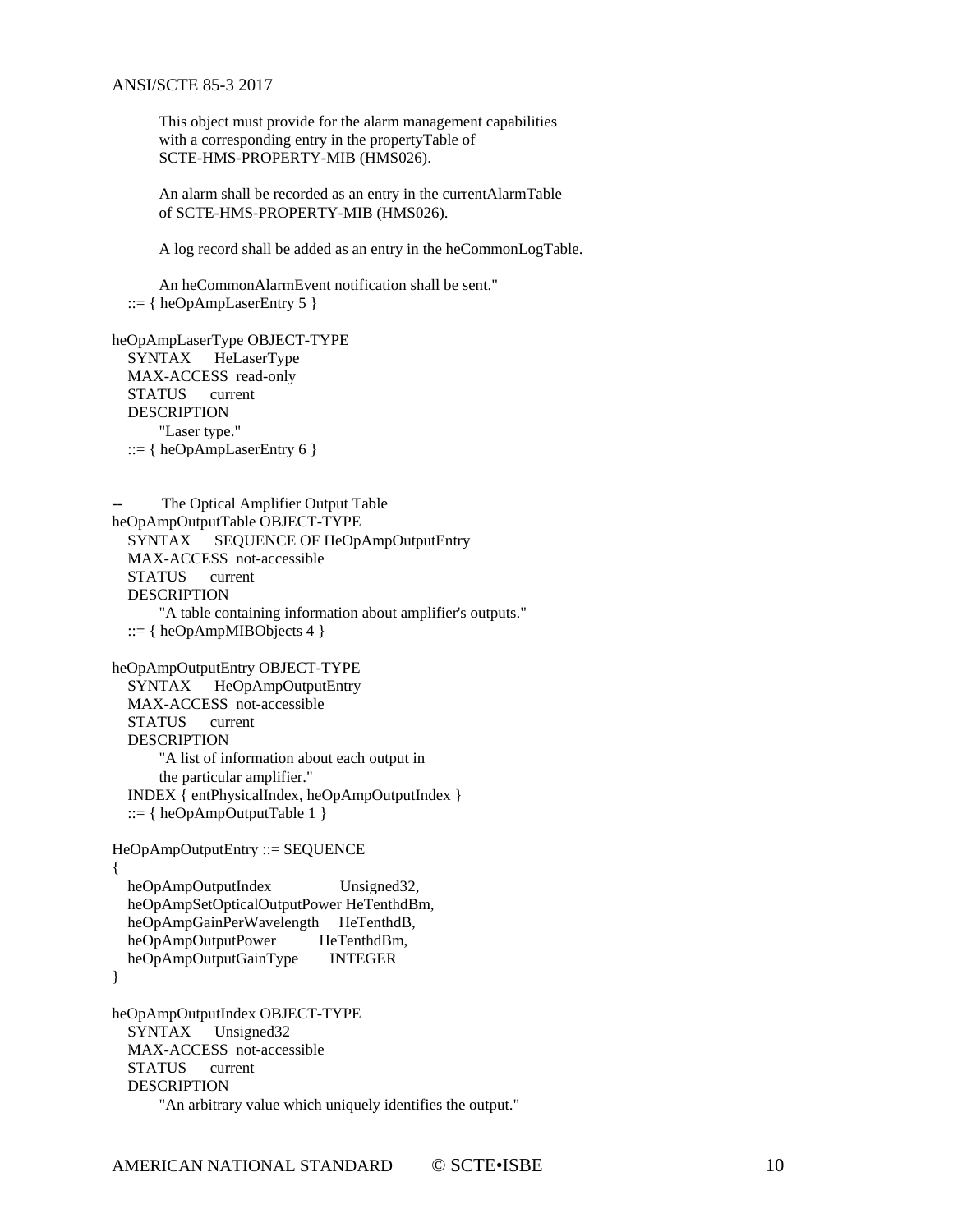::= { heOpAmpOutputEntry 1 } heOpAmpSetOpticalOutputPower OBJECT-TYPE SYNTAX HeTenthdBm UNITS "0.1 dBm" MAX-ACCESS read-write STATUS current DESCRIPTION "Set Amplifier Optical Output Power. The setting of this value has no effect unless the heOpAmpOutputGainType is set to constantPower(1)" ::=  ${heOpAmpOutputEntry 2}$ heOpAmpGainPerWavelength OBJECT-TYPE<br>SYNTAX HeTenthdB HeTenthdB UNITS "0.1 dBm" MAX-ACCESS read-write STATUS current DESCRIPTION "Controls constant gain per wavelength. The setting of this value has no effect unless the heOpAmpOutputGainType is set to constantGain(2)" ::=  ${heOpAmpOutputEntry 3}$ heOpAmpOutputPower OBJECT-TYPE HeTenthdBm UNITS "0.1 dBm" MAX-ACCESS read-only<br>STATUS current **STATUS**  DESCRIPTION "The output power. This could be the power from a single output or the output power from each of multiple outputs. This object must provide for the alarm management capabilities with a corresponding entry in the PropertyTable of SCTE-HMS-PROPERTY-MIB (HMS026). An alarm shall be recorded as an entry in the currentAlarmTable of SCTE-HMS-PROPERTY-MIB (HMS026). A log record shall be added as an entry in the heCommonLogTable. An heCommonAlarmEvent notification shall be sent." ::=  $\{heOpAmpOutputEntry 4\}$ heOpAmpOutputGainType OBJECT-TYPE

```
 SYNTAX INTEGER {
     constantPower(1),
     constantGain(2)
 }
  MAX-ACCESS read-write
  STATUS current
  DESCRIPTION
       "Controls the output gain type, which is either constant
```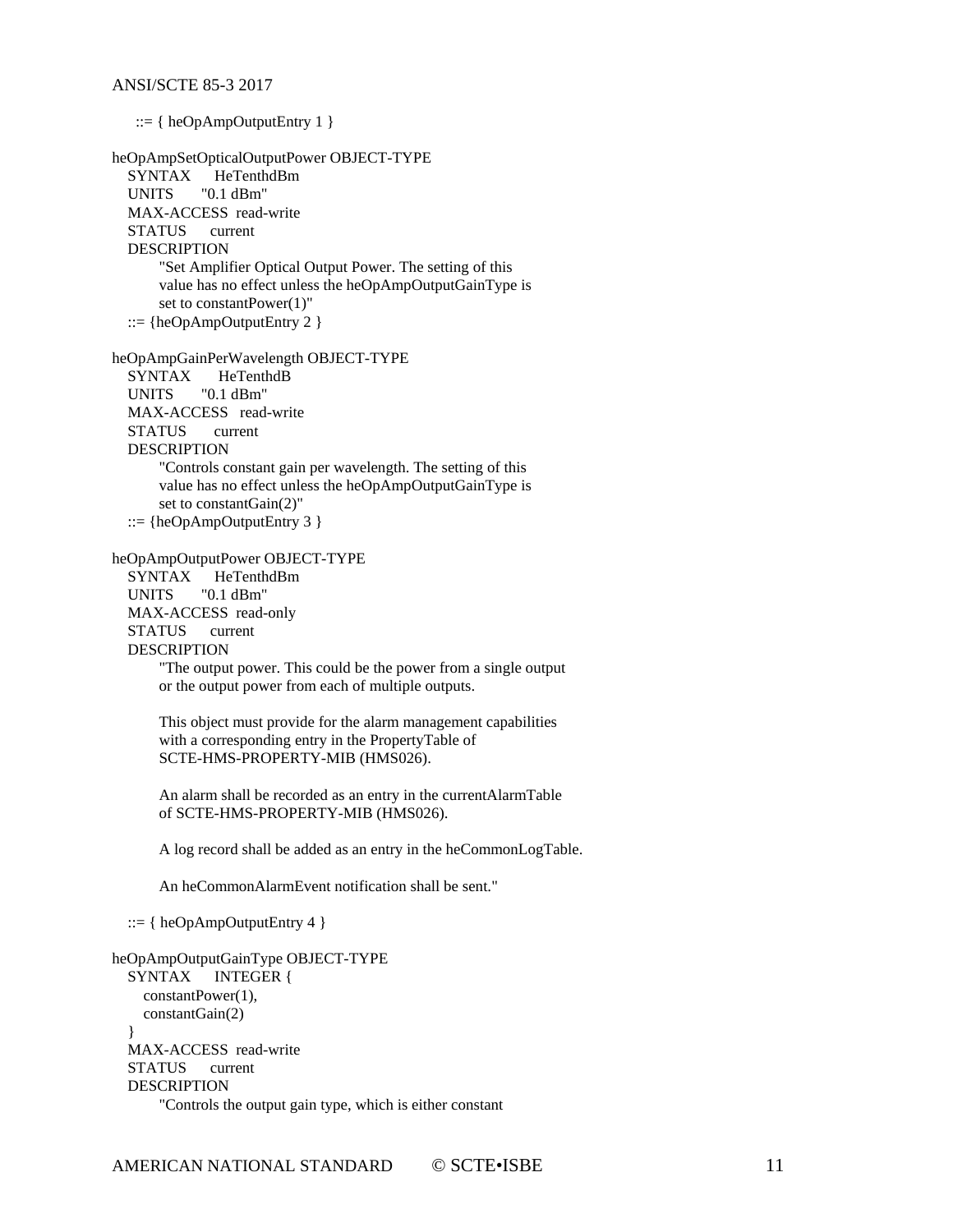power or constant gain. When constantGain is selected, the value of heOpAmpGainPerWavelength is used to control the output of the amplifier and heOpAmpSetOpticalOutputPower will have no effect. When constantPower is selected, heOpAmpSetOpticalOutputPower is used to control the output of the amplifier and heOpAmpGainPerWavelength will have no effect " ::=  $\{heOpAmpOutputEntry 5\}$ -- conformance information heOpAmpMIBConformance OBJECT IDENTIFIER ::= { heOpticalAmplifierMIB 2 } heOpAmpMIBCompliances OBJECT IDENTIFIER ::= { heOpAmpMIBConformance 1 } heOpAmpMIBGroups OBJECT IDENTIFIER ::= { heOpAmpMIBConformance 2 } -- compliance statements heOpAmpCompliance MODULE-COMPLIANCE STATUS current DESCRIPTION "The minimum compliance statement for indoor optical amplifiers." MODULE -- this module MANDATORY-GROUPS { heOpAmpUnitMandatoryGroup, heOpAmpInputMandatoryGroup, heOpAmpOutputMandatoryGroup } GROUP heOpAmpUnitTableGroup DESCRIPTION "this is an unconditionally optional group" GROUP heOpAmpInputTableGroup DESCRIPTION "this is an unconditionally optional group" GROUP heOpAmpLaserTableGroup DESCRIPTION "this is an unconditionally optional group" GROUP heOpAmpOutputTableGroup **DESCRIPTION**  "this is an unconditionally optional group" ::=  $\{heOpAmpMIBCompliances 1\}$ heOpAmpUnitMandatoryGroup OBJECT-GROUP OBJECTS { heOpAmpUnitOutputStatus } STATUS current DESCRIPTION "The main group defines objects which are common to all indoor optical amplifier modules." ::=  $\{heOpAmpMIBGroups 1\}$ heOpAmpInputMandatoryGroup OBJECT-GROUP

```
AMERICAN NATIONAL STANDARD © SCTE•ISBE 12
```
OBJECTS {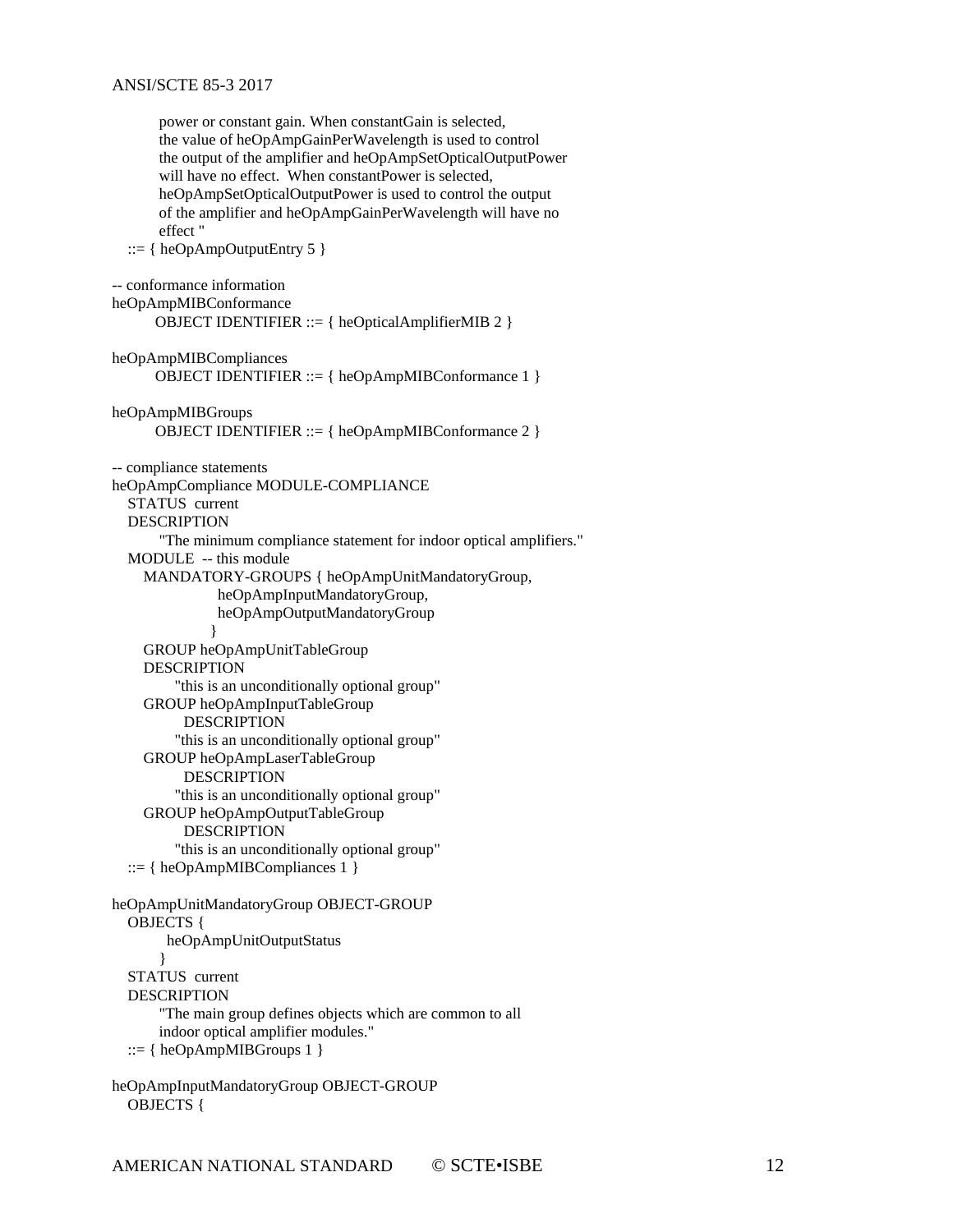```
 heOpAmpInputPower 
       }
   STATUS current
  DESCRIPTION
      "The input group defines objects which are common to all
      indoor optical amplifier modules."
  ::= \{heOpAmpMIBGroups 2\}heOpAmpOutputMandatoryGroup OBJECT-GROUP
   OBJECTS {
         heOpAmpOutputPower
       }
   STATUS current
   DESCRIPTION
       "The output group defines objects which are common to all
       indoor optical amplifier modules."
  ::= \{heOpAmpMIBGroups 3\}heOpAmpUnitTableGroup OBJECT-GROUP
   OBJECTS {
        heOpAmpUnitOutputStatus,
        heOpAmpUnitOnOffControl
       }
   STATUS current
   DESCRIPTION
       "The unit group defines objects which are defined
       in the SCTE-HMS-HE-OPTICAL-amplifier-MIB MIB module."
   ::= \{ \text{heOpAmpMIBGroups } 4 \}heOpAmpInputTableGroup OBJECT-GROUP
   OBJECTS {
        heOpAmpInputPower
       }
   STATUS current
   DESCRIPTION
       "The input group defines optical objects which are defined
       in the SCTE-HMS-HE-OPTICAL-amplifier-MIB MIB module."
  ::= \{heOpAmpMIBGroups 5\}heOpAmpLaserTableGroup OBJECT-GROUP
   OBJECTS {
        heOpAmpLaserTemp,
        heOpAmpLaserBiasCurrent,
        heOpAmpLaserOutputPower,
        heOpAmpLaserTECCurrent,
        heOpAmpLaserType
       } 
   STATUS current
   DESCRIPTION
       "The laser group defines laser objects which are defined
       in the SCTE-HMS-HE-OPTICAL-amplifier-MIB MIB module."
  ::= \{heOpAmpMIBGroups 6\}heOpAmpOutputTableGroup OBJECT-GROUP
```

```
 OBJECTS {
```